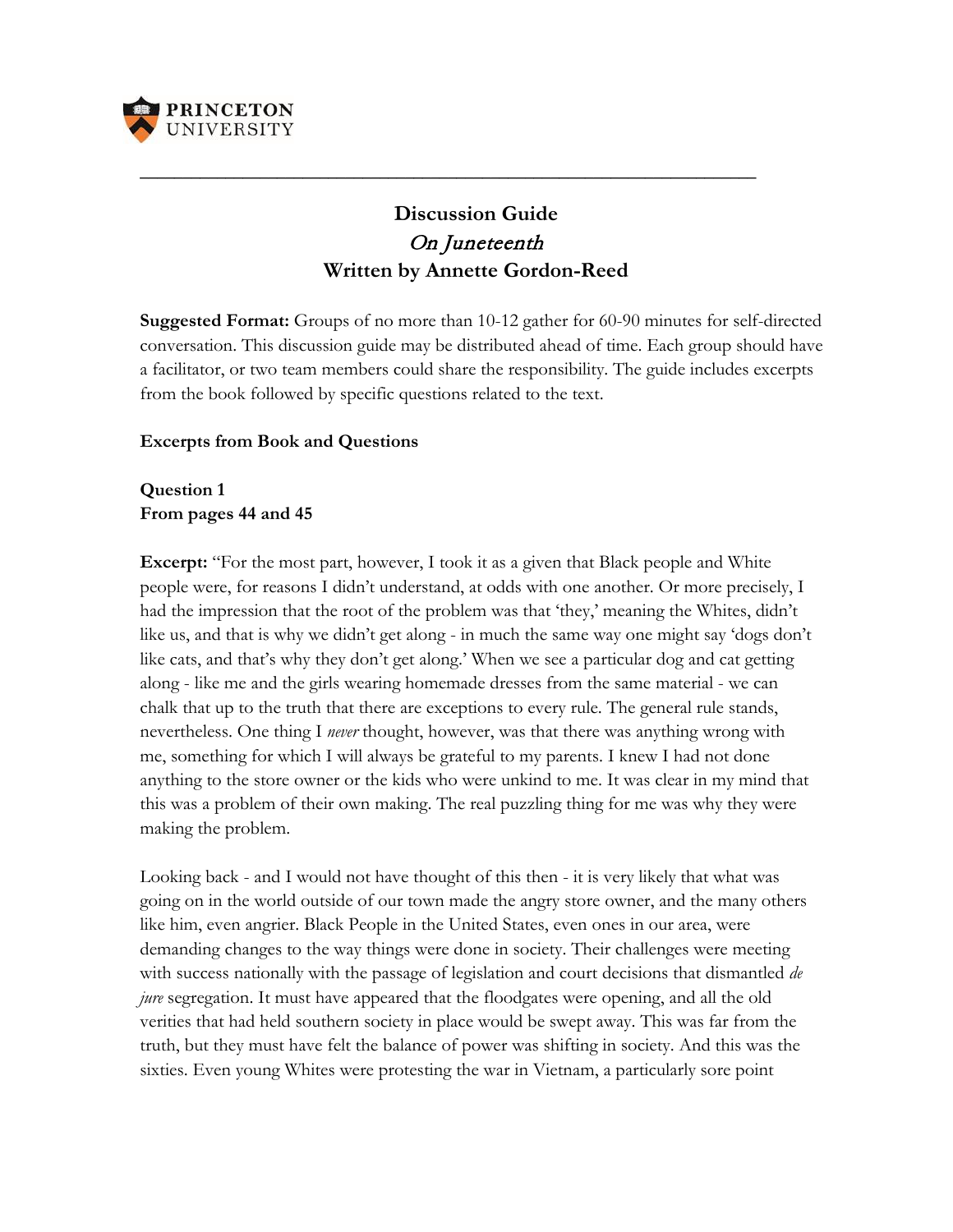among Whites in my area, and creating a 'counterculture.' A White man of this sort, in particular-not-a southern grandee, but a storeowner who worked in his own store - had much to lose. Empowered Black people made the intangible benefits derived from Whiteness less valuable."

**Question 1: Annette starts with the presumption that Black people and White people were at odds with each other, although she doesn't know why. The store owner starts with the presumption that he is going to lose something as society changes. Can you think of a presumption that influenced your interactions or choices that you eventually realized was based on a bias or limiting belief? Do you identify with this idea that changing power dynamics in society mean that some people will lose out?** 

## **Question 2 From pages 62 and 63**

**Excerpt:** "All of this was the result of a nationalist-oriented history, with an intense focus on what was going on within the boundaries of the United States and seeing what was going on almost totally from the perspective of English-speaking (and White) people. The world enclosed in that way left out so much of the true nature of life in early America, about all the varied influences that shaped the people and circumstances during those times. It closes off the vital understanding about contingency, how things could have taken a different turn. Very significantly, it helped create and maintain an extremely narrow construction of Blackness.

Under the conventional narrative with which most Americans, it is safe to say, are familiar, Blacks came to North America under the power of the English from places that were never clearly defined, for where they came from didn't matter much. They went from speaking the languages of their homelands to speaking English. They worked on plantations in the fields or in the house. This highly edited origin story winds the Black experience tight, limiting the imaginative possibilities of Blackness - what could be done by people in that skin. To be sure, the institution of slavery itself circumscribed the actions of enslaved African Americans, but it never destroyed their personhood. They did not become a separate species by the experience of being enslaved. All of the feelings, talents, failings, strengths and weaknesses - all the states and qualities that exist in human beings - remained in them. There has been too great a tendency within some presentations of enslaved people to lose sight of that fact, in ways obvious and not."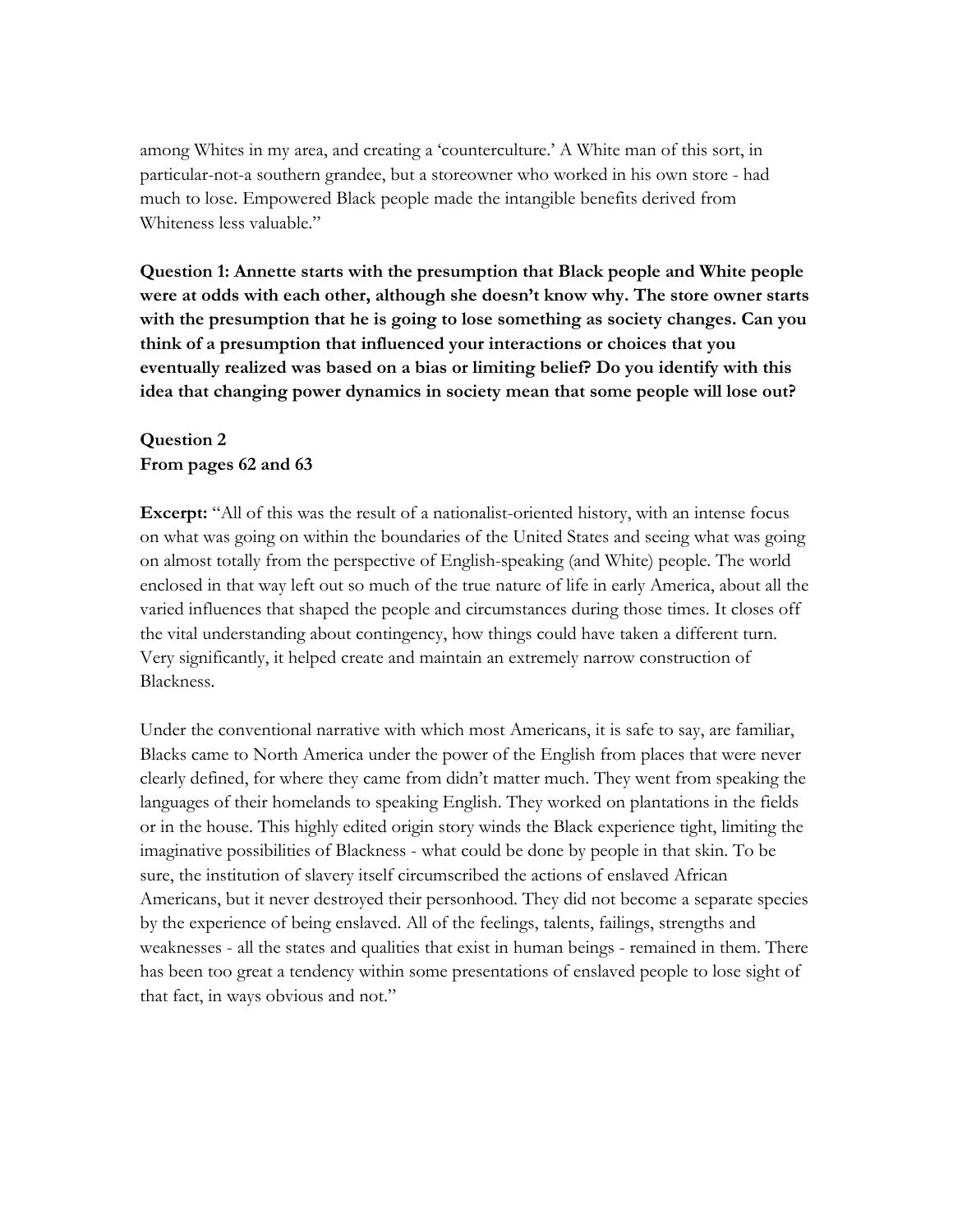**Question 2: What stories about American history did you learn as you grew up? What was left out? As you have learned more history (like that in this book), how does it change your sense of what you want to do?**

## **Question 3 From pages 99 and 100**

**Excerpt:** In referring to the assassination of President Kennedy, Gordon-Reed writes the following:

"I could tell from the conversation of the adults around me that their regret that this had happened - and had happened in Texas - was profound.

The television was on all the time in those tragic days, bringing news of events as they unfolded. I recall standing before it in the living room while my grandmother was in the kitchen cooking. We were the only people in the house on that Sunday morning. I saw men, wearing the same kind of Stetson hat my father wore, escorting Lee Harvey Oswald. Then, suddenly, he was shot. For a split second, I was deeply confused. It seemed unreal. *Did that happen?* I had seen people shot on television, but only in dramas and Westerns. Make-believe. But this was supposed to be real. *Can people really be shot on TV?* Living in the world of childhood, asking for permission to do things, having things proceed in an orderly fashion, I couldn't fathom how this could have happened. I've watched the tape of those moments as an adult. Even though I am much more aware of the unpredictability of life and have the knowledge of hindsight that this did happen, the moment still feels a bit unreal.

I was not old enough to think of the events in Dallas as fitting into any broader pattern of Texas history or culture. It was a violent act, and it was clear to me that everyone in my world experienced it as a deep and senseless tragedy. I did not know it at the time, but some of my fellow Texans did not see it that way at all. They welcomed Kennedy's violent death because they violently disagreed with his politics. The idea of violence as a solution to a problem has plagued humankind from the beginning. People all over the world have employed violence to move situations from one point to another."

**Question 3: We have recently observed the 100-year anniversary of the Tulsa Massacre, the Insurrection in the U.S. Capitol, and have seen many other acts of violence. Have these events changed your perception of America? How can we avoid being desensitized to violence?**